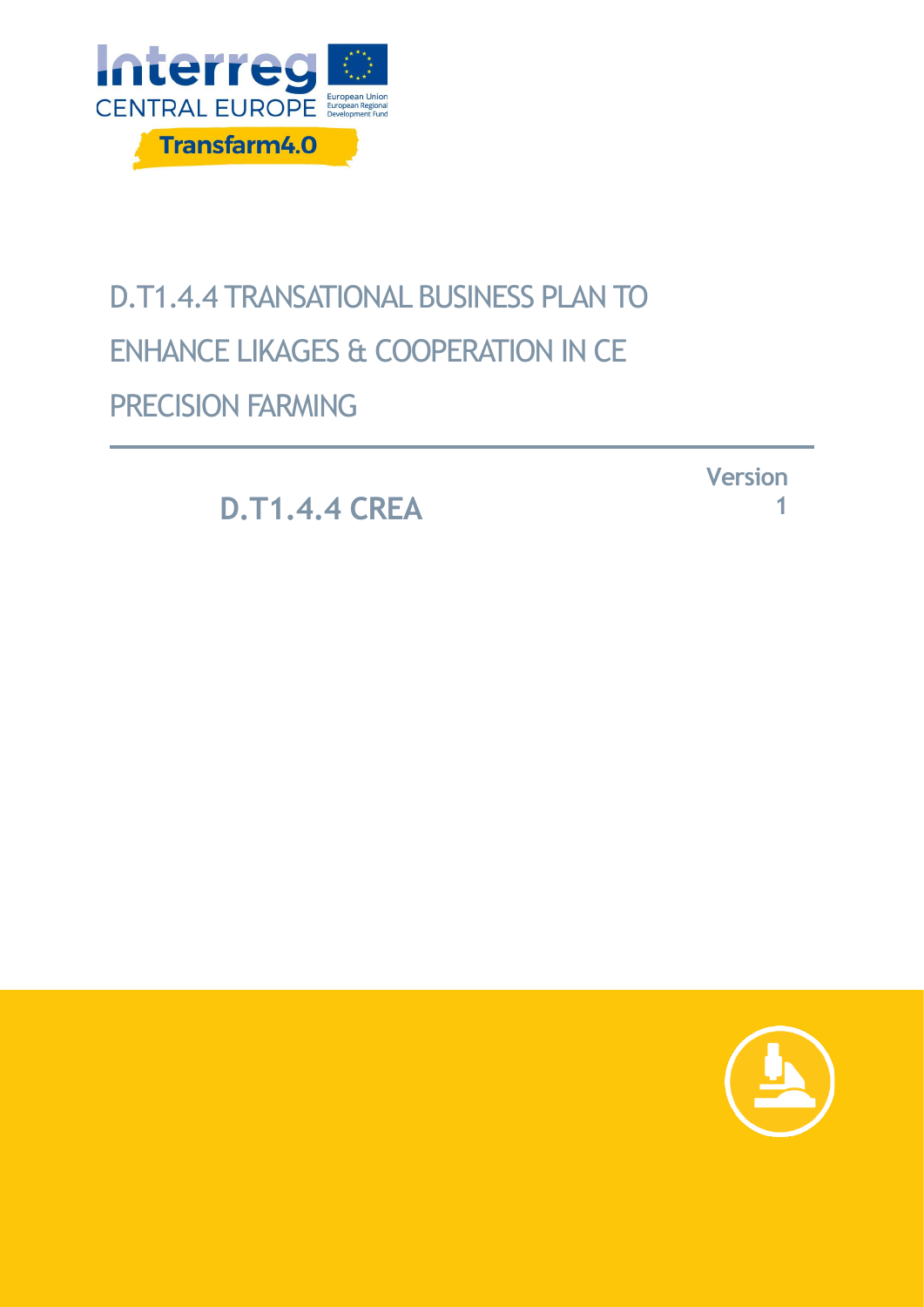



## **INTRODUCTION**

In this document, we are going to present a transnational business plan that identifies mechanisms and specific tech optimizations to be implemented during the pilot actions activities (AT2.2).

# **Setting up the business plan to enhance linkages and cooperation in CE PF**

The core of the Transfarm 4.0 project is the pilot activities, with the aims to implement all the WP1 deliverables in practical manner trough real cases. Background analysis already performed will be useful to set pilot actions, in particular, the industrial specialisations in PF and the farmer needing in terms of technologies to improve their work.

Three different fields of PF in the pilot implementations are planned to be achieved:

-test of new ISOBUS applications; -remote and proximal sensing; -smart and big data management.

# **Test of new ISOBUS applications**

A large number of different PF technologies by different manufactures are available nowadays; however, a common communication protocol for tractor and implements is necessary. The mechanical manufacturing sector has replied to this issue with the developing of ISOBUS, to uniform the technological communication among machineries. A proper test is required to set possible applications and verify its simplicity and affordability.

For this reason, the first pilot action 4.0 goal is to test ISOBUS application in a real scale scenario to try out this system application. The possible implications achievable are an increase of studies about this technology, a possibility to increment its performances and to prove new applications for this system.

### *Transnational-cooperation Pilot Action 1:*

• Austria: HBLFA FJ-BLT (PP3)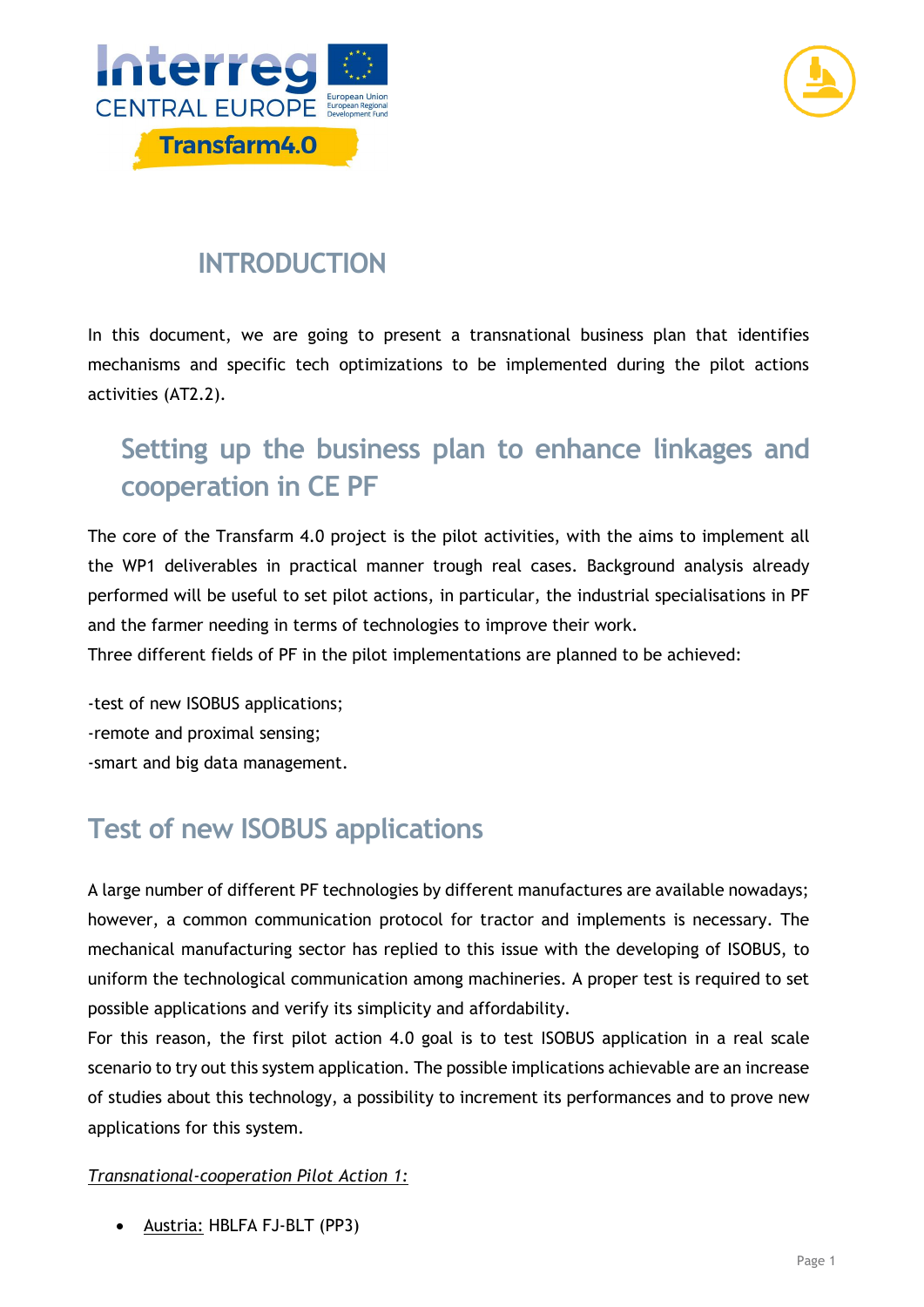



- o Main contact person: *DI Peter Riegler-Nurscher* from Josephinum Research
- Poland: ARRSA
	- o Main contact person: *Jan Sienkiewicz* from ARRSA

### *Possible farmers in Austria:*

• *DI Peter Prankl*, 3250 Wieselburg, Austria

### Industrial collaboration in Austria:

• A major Upper Austrian agricultural technology company that includes grasland care, tillage, seeding equipment and digital farming technology (e.g. driving assistance and precision drill technology) is *Pöttinger Landtechnik GmbH* [\(https://www.poettinger.at/en\\_us\)](https://www.poettinger.at/en_us). In the pilot action ISOBUS, HBLFA FJ-BLT (PP3) will collaborate with Pöttinger GmbH to carry out the case study 1.

Possible farmers in Poland:

• not yet clarified

Industrial collaboration in Poland:

• not yet clarified

### *Explanation of the possible business plan to set open & collaborative environment:*

- PP3 prepare the technology industry Pöttinger GmbH to get involved in the pilot action. The engineers are prepared to work within a transnational-collaborative environment. The cooperation with the new Polish partner ARRSA will be coordinated and the further course of action will be discussed and subsequently determined.
- This business plan for the pilot action 1 is the basis for work package 2 to create an overview timetable for when, who and where trials will be carried out in 2021 to enhance the linkages and the transnational cooperation.

### **Remote and proximal sensing**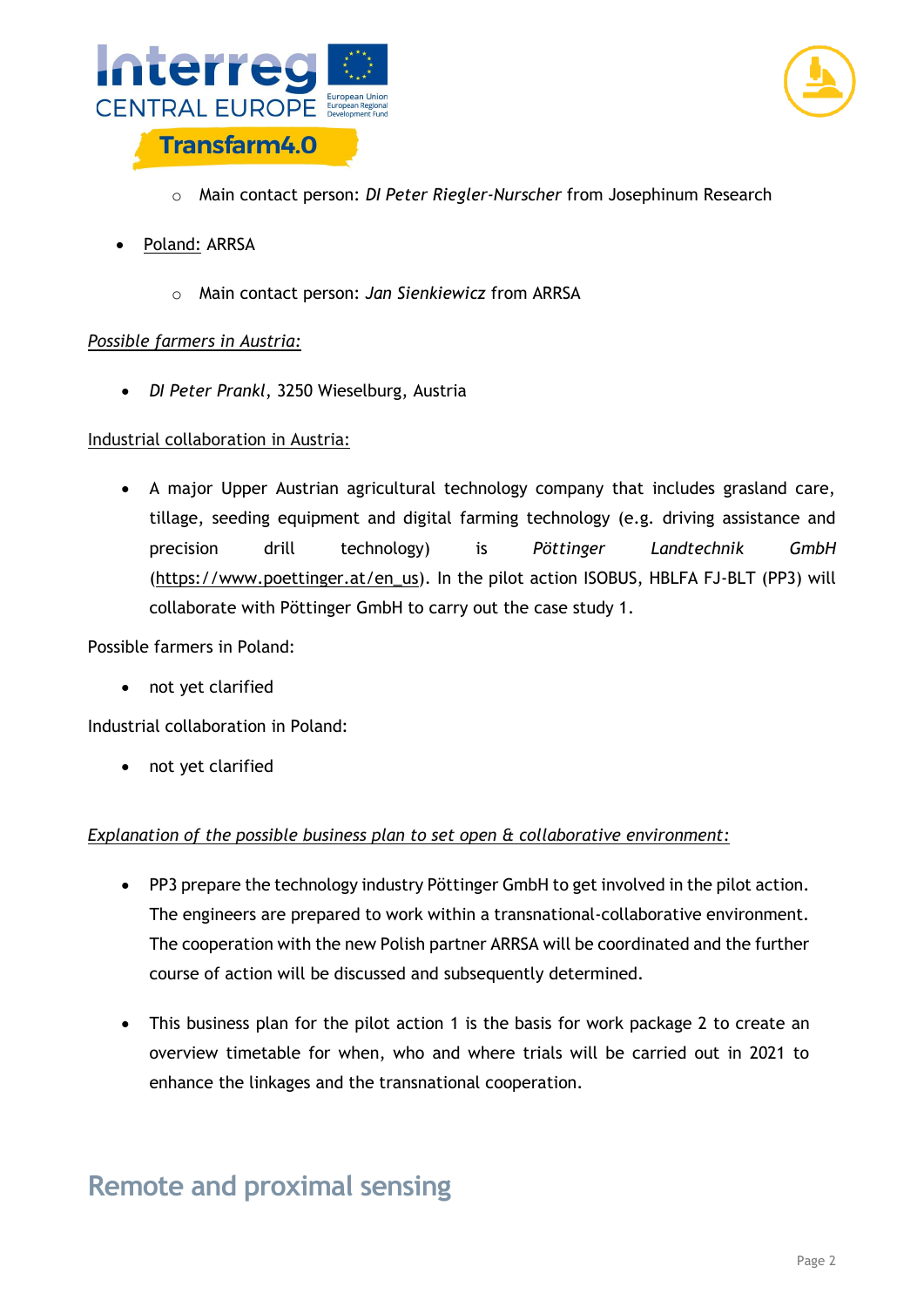



The modern agriculture requires more data for monitoring of the crop status and growth. The development of sensors, especially the optical sensors, have make accessible sensing technologies to be applied in the farming activities. For this purpose, the second pilot action is aimed to verify the possible application of remote and proximal sensing technologies applied in agriculture. In this regard, it will be assessed systems for remote or proximal sensing and its implications from their adoption. In particular, it will be useful to assess the possibility to increase the farming performances (e.g. reduction of pesticides, improvement of environmental sustainability, etc.) giving to the farmer more knowledge about its farming practices.

CREA, T2i, UNIMAR and AEROBO will be the responsible for this task of the project. The pilot activities will be conducted both in Italian and Slovenian farms.

### *Italy*

CREA firstly will collaborate with university of Padua, department of Land, environment, resources and health, with the group of agricultural engineering guided by Prof. Ing. Marinello. In the contest of Transfarm 4.0 It will be activate a joined PhD program with CREA that will last three year. A student with a M.sc degree will be hired.

He/she will conduct research in the related technologies for this pilot and he/she will publish articles in peer review journal about the results obtained.

On the other hand, a possible industrial partner has been individuated in Maschio Gaspardo Group. Maschio Gaspardo is a leading Italian company on agricultural implements. In particular, they are specialized in tillage, green maintenance, seeding and planting, fertilisation, haymaking and crop protection machineries.

With particular regard on crop protection machineries, the proposal for the second pilot is the realisation of a sprayer for vineyards and orchards ready for the variable rate application of pesticides mediated by low-cost 3D canopy sensors. These sensors will be able to estimate the canopy volume and adapt the spray rate depending on it. In order to perform the variable rate, the sprayer will be equipped with 20 Hz on-off valves pulse-modulated that can change the rate depending on the frequency of nozzle pulsations.

This technology, once perfected and applied in a standard sprayer, will allow the optimisation of pesticide distribution on the crop, with positive implications in terms of efficiency and environmental performances of the operation. In addition, this technology will be designed to be applied also in existing sprayer in order to upgrade them for PF applications.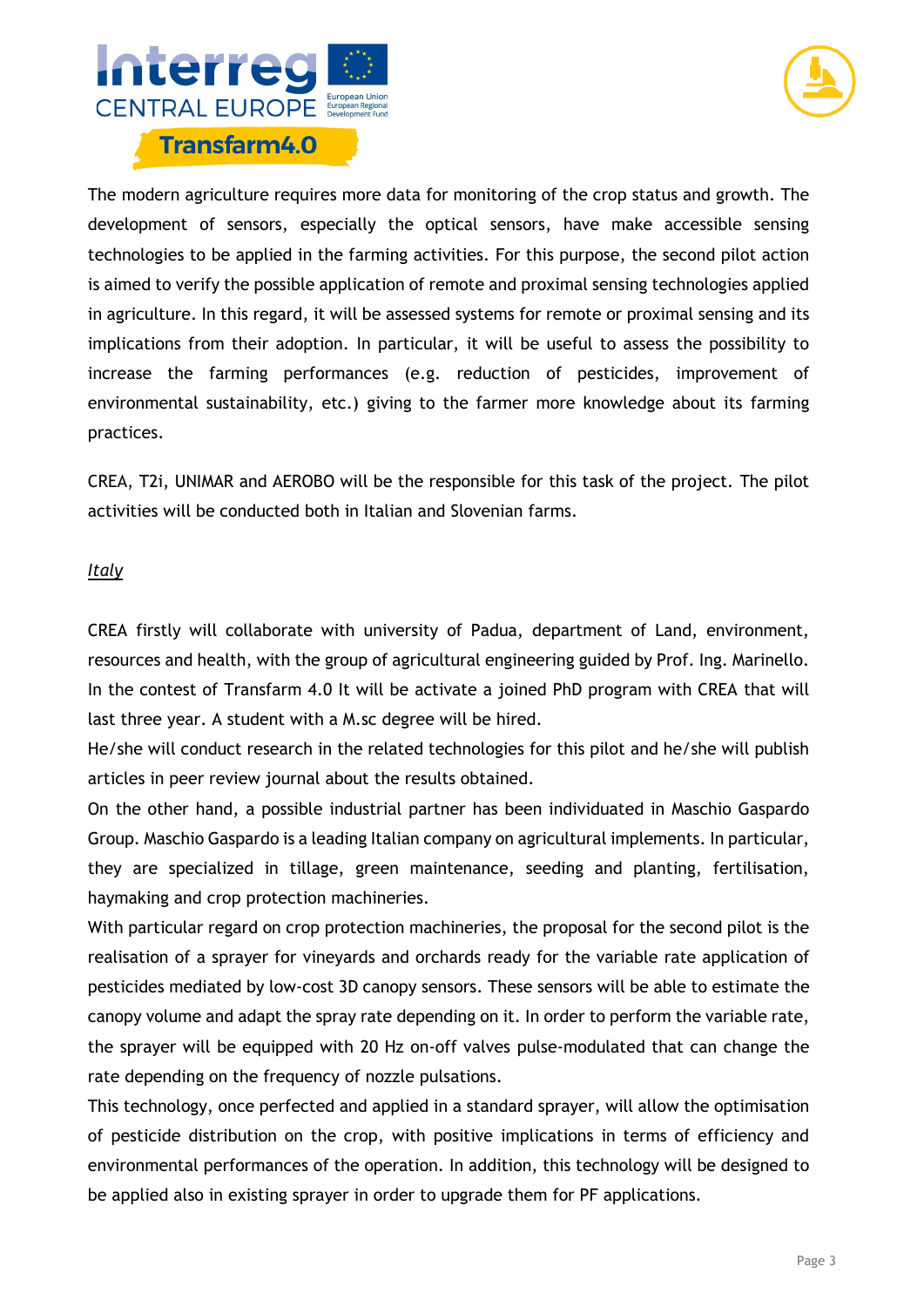



### *Slovenia*

As part of this pilot project two companies will collaborate from Slovenian side, SMT d.o.o. and AMPS, Peter Lepej s.p., both members of the AE-ROBO-NET cluster. Their role in the partnership is to help develop the solution and evaluate it as a business idea. Due to limitations imposed by COVID-19 situation, the UKC estate, owned by the University of Maribor, will provide testing ground to evaluate the solution in Orchards, and Polič estate Truške, will provide testing ground for vineyard testing of the system in Slovenia. If the situation improves, the testing and evaluation of the proximal sensing pilot project will be available to other farmers interested into the technology.

### *Explanation of the possible business plan to set open & collaborative environment:*

CREA and UNIMAR will involve Maschio Gaspardo, a PF industrial player, to realize an innovative Prototype to get involved in the pilot action with PF purposes. The engineers of all institutions will be prepared to work within a transnational-collaborative environment with the goal to realize a ready-to-market solution in the proximal and remote sensing field. This goal is in line with the purposes of TRANSFARM 4.0 project, which aims to create transnational linkages among industrial player, research centres and public institution to promote the industrialisation of PF solutions.

The business plan in this scenario, is set to develop an innovative sprayer for pesticide application optimisation. This could entail positive implications in terms of pesticide savings (less costs for the farms) with positive consequences for the impacts of agricultural production chain.

### **Smart and big data management**

As IT and IoT technologies are increased, a large number of public and private data are available today. For this reason, a proper method for their elaboration is required in order to get all the possible intuitions from them.

The pilot action planned in Transfarm 4.0 try to fill this gap. In particular, its aim is to evaluate possible ways for the data management in order to get useful insights for the farmer and for the farming activities.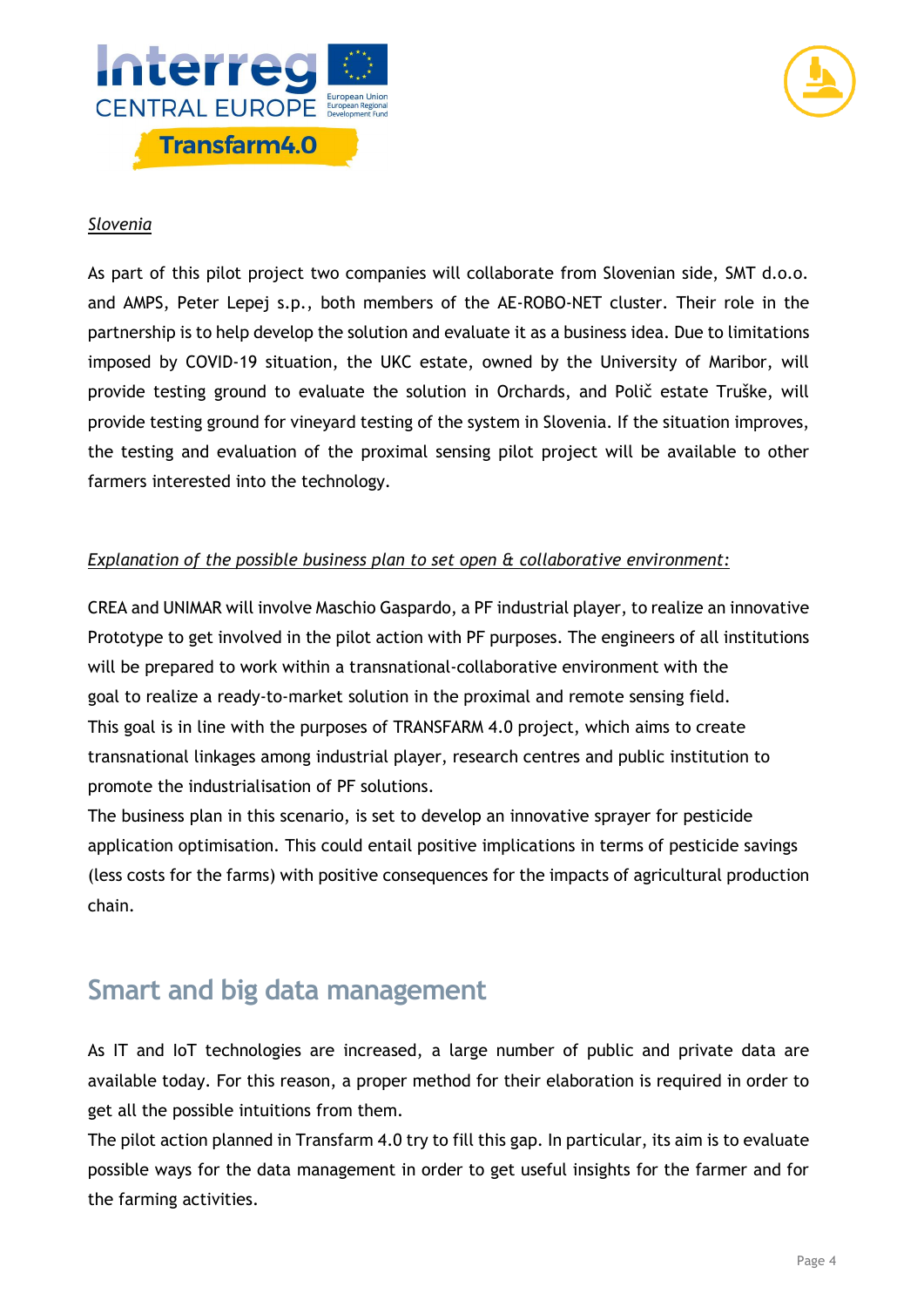



The effect of climate change is significant in many sectors of the agriculture. Viticulture for example very sensitive to rainfall distribution which influencing phenological stages, vegetative growth, yield and quality of both the grapevine and wine too. In Hungary the average annual rainfall is between 500 and 700 mm, with large differences among the wine regions. Irrigation of the grapevine is still confined to table grape production, but the changing climate lead wine grape growers for the establishment and running irrigation system. The aim of this pilot action is to implement a smart data acquisition system in agriculture, which allows the farmers to monitor and analyses relevant parameters, and to act accordingly. To enable smart data acquisition, a FIWARE system will be created. A FIWARE context broker is the core component, which gathers, manages and provides access to information coming from different sources (for example sensor nodes). According to the FIWARE data acquisition system different irrigation systems in this pilot will be monitored and evaluated concerning canopy microclimate, plant physiological status.

PP8 (Linz Center of Mechatronics GmbH) is responsible for the technical implementation of the pilot action "smart and big data management". Since LCM has several years of expertise in creating and implementing of sensor systems, no external partners are required for this task. The organization of the model farm as well as the topics related with knowledge in vineyards (business plans, market analysis, …) are part of the project partners (PP6 and PP7).

Pilot experiment in Hungary (nearby Tata) in strong co-operation with LCM (PP8) from Austria and with support of AgroIT (PP7) has been prepared in detail to analyze big data set collected via the sensor network to be implemented in a grapevine irrigation experimental plot with two irrigation technologies and a non-irrigated control, plus manually collected field instrumental validating data records.

Smart and big data management will be provided by LCM (PP8) via a FIWARE data acquisition system. The sensor network will consist of plant sensors (canopy temperature, NDVI, PRI indices, and probably sap flow change indication), soil probes and micro/mesoclimate data loggers, while the field data recording will cover net photosynthetic activity, transpiration, stomatal regulation and plant water status (leaf and stem water potential) measurements, and will be completed with field evaluation of phenology and ripening, supported with chemical analyses.

Basic setup of sensors is under procurement in Austria (LCM, PP8) and probably will be preinstalled and tested *in situ,* as the human virus pandemic will allow it. Further procurement of additional sensors also expected and will be carried out by AgroIT (PP7) according to their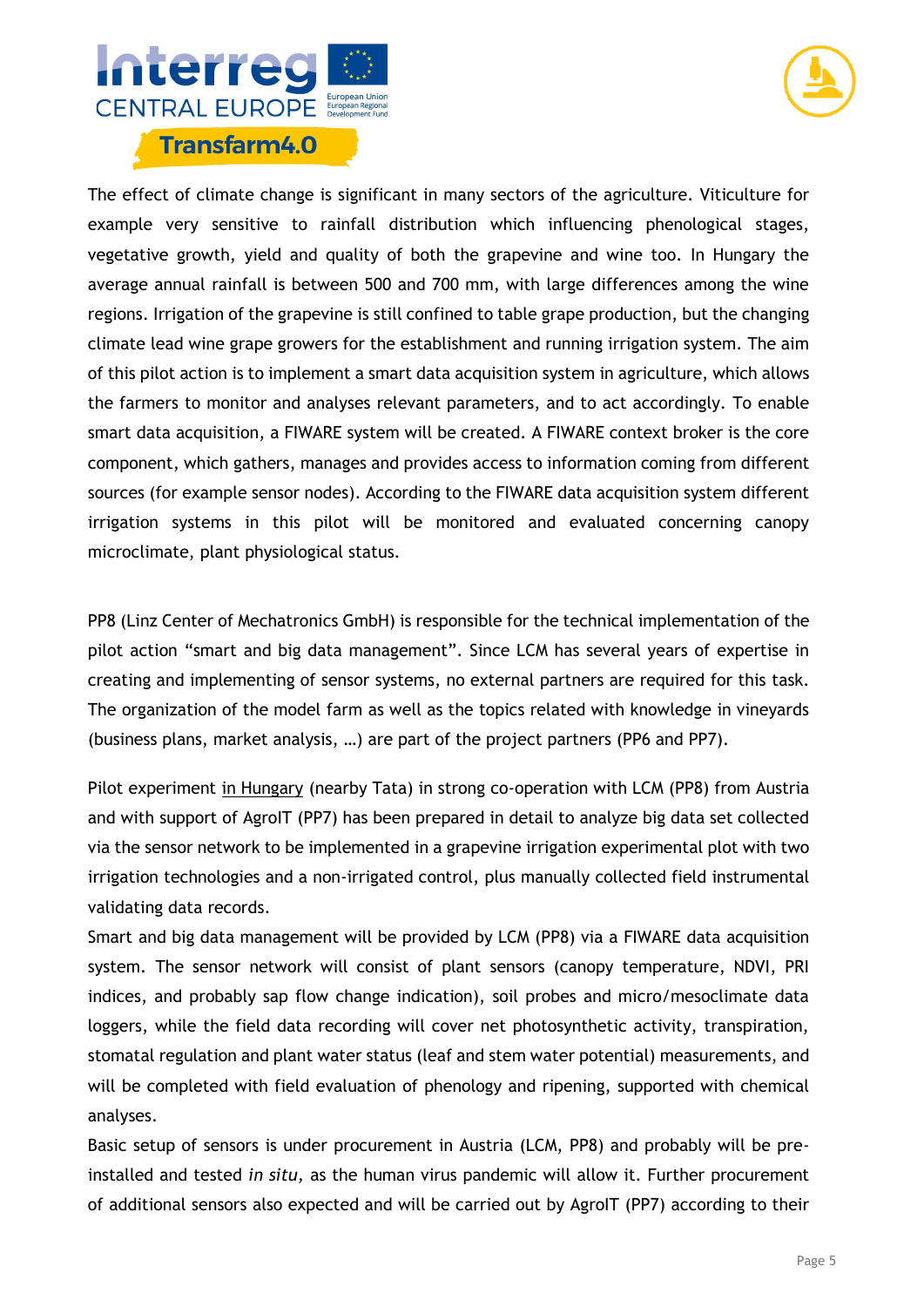



tasks in the project description, in order to complete the sensor network in accordance with the project's goals and to ensure getting statistically correct, reliable results.

Based on the data provided by the sensor network and FIWARE data acquisition system irrigation at István & Nárcisz Mikóczy Family Estate would be supported by physiological and microclimatic data. As soon as the system proves it efficiency in irrigation e.g. water use, plant stress, fruit quality, data support business plan would be offered to growers.

Since irrigation strategy is based on the ecological circumstances of the vineyard, uniform irrigation protocol is possibly not suitable for all terroirs. The data supported by the system would help the growers to establish irrigation strategy based on the soil, microclimate, and physiological status of the given area and grapevine cultivar.

### *Deliverable D.T2.2.9*

*Deliverable title: One joint industrial undertaking in big and smart data management (co-design of case study 3)*

### *Description of deliverable:*

*Technological tryouts of* remote sensing *devices & connected IT infrastructures to process realtime crop data by cloud computing. Based on trasn-open innovation Tranf@rm project members, agronomists & farmers according to (D144) to raise innovation*

### *Deliverable D.T2.2.10*

*Deliverable title: Small-scale precision farming projects – (case study 3 – bigdata)*

### *Description of deliverable:*

*Transnational development of estim. 2 PF mini projects concerning within the trajectory BIGDATA & SmartDATA, likely remote sensing based decision support system for field data management & cultivation practice operation based on soil and crops properties. Possible innovation hubs: Austria-Hungary* 

### *Deliverable D.T2.2.11*

*Deliverable title: Test in environment, tech protocols and operational guidelines for case study 3* 

### *Description of deliverable:*

*Test in environment to push industry standard for managing agricultural data & check effective use & sustainability of data extracted from remote sensing-powered precision farming. A pool of model arms concerned. Tech protocols and operational guideline produced*

### *Deliverable D.T2.2.12*

*Deliverable title Global final report of the case study 3*

*Description of deliverable:*